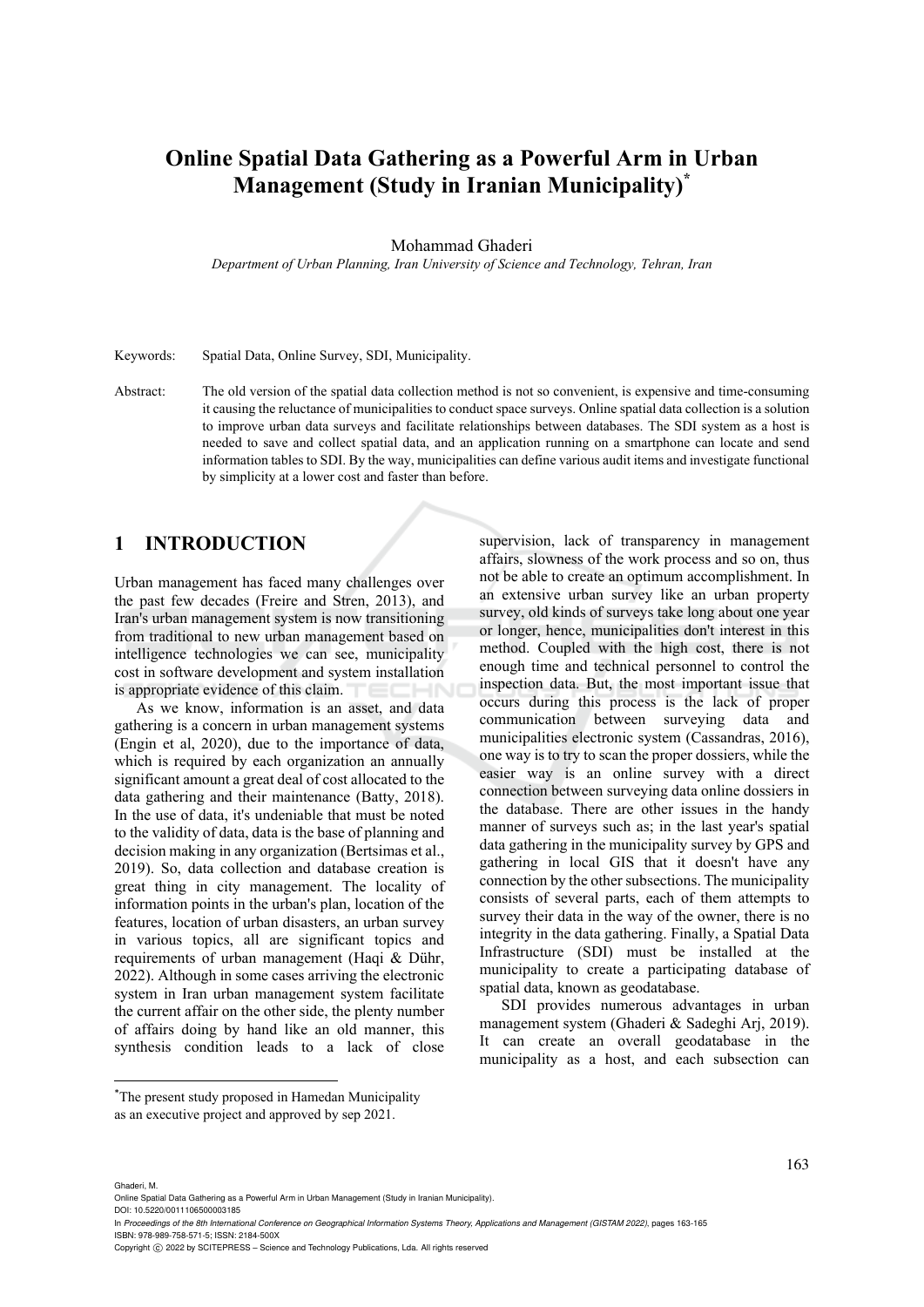upload their data and update it simplicity. SDI is not only a powerful database; it is also a participating network that receives and corrects spatial data transmitted by other devices. It can connect to other devices like GPS, Real-Time Kinematic (RTK), etc. Using SDI as a host, the idea of an online survey may become a reality, as described below.

# **2 METHODOLOGY**

As mentioned earlier, to run an online survey network, SDI is required as a host, and SDI creates open access for anyone who wants to use the spatial data SDI is able to receive spatial data from various sources such as local GIS, other databases, external devices, etc. Such as GPS and RTK, or even apps running in smartphones. It is a powerful, newer smartphone with the ability to locate via internal GPS and receive signals via GPRS or Wi-Fi. SDI could define data's forms, these forms are specific in any project or survey, an application manipulated in smartphones could open each form by the name of each project, this app defines the location of each urban features and it is able to precise locations by auxiliary maps which presented in its background. The mobile APP retrieves data online, quickly sends data to SDI, or offline, and sends data when the device is connected to the Internet. On the SDI side, the audit data is received in a box, needs to be approved, and when the operator confirm the data, it is sent to the GIS layer and called features in the SDI layer. The operator checks the data received in SDI for problems, the data may be rejected or returned to the

sender. SDI has several tables in its database, each table holds specific data for each section or it is a maintain topic. For example, in a municipality, a table would hold spatial data for transportation organization, or a table would hold land property data. Each form is updated online with their own survey items, and their specific personnel and operators can investigate the same data and confirm its authenticity. Spatial data that receive to SDI not only could influence in a table, but also could change the condition of same feature in other layer or tables, because of the SDI layer or table are related by Main Key. One of the most famous Key in municipalities is Dossier ID Property Number. The SDI structure based on the online survey is shown in the figure below.

### **3 CONCLUSION**

Online data collecting specifically in the field of spatial data can improve city management in several cases. One of the real issues with which cities and its administration are involved every day is city violations. The online survey helps municipalities report city violations, and once that data is turned into SDI and approved quickly, it can lock down electronic records and ban online services to the same home. This limitation cannot be removed until the issue is resolved. ATIONS



Figure 1: Online survey in SDI.